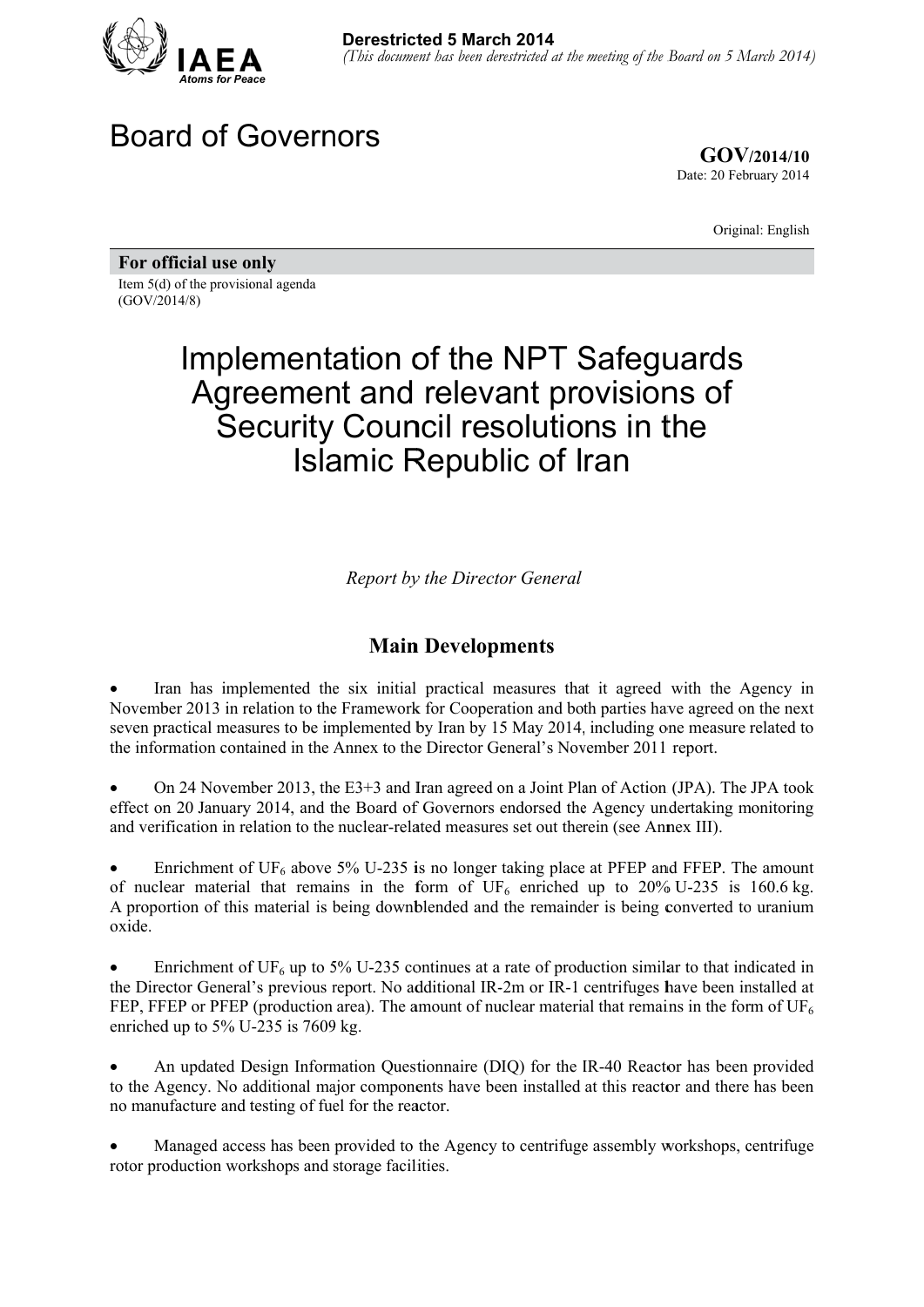## **A. Introduction**

1. This report of the Director General to the Board of Governors and, in parallel, to the Security Council, is on the implementation of the NPT Safeguards Agreement<sup>1</sup> and relevant provisions of Security Council resolutions in the Islamic Republic of Iran (Iran). It also contains information regarding the implementation of measures under the "Joint Statement on a Framework for Cooperation" (the Framework for Cooperation) and the Joint Plan of Action (JPA), including an Annex which provides an update on the implementation of "voluntary measures" that Iran has agreed to undertake in relation to the JPA.

2. The Security Council has affirmed that the steps required by the Board of Governors in its resolutions<sup>2</sup> are binding on Iran.<sup>3</sup> The relevant provisions of the aforementioned Security Council resolutions<sup>4</sup> were adopted under Chapter VII of the United Nations Charter and are mandatory, in accordance with the terms of those resolutions.<sup>5</sup> The full implementation of Iran's obligations is needed in order to ensure international confidence in the exclusively peaceful nature of its nuclear programme.

3. As previously reported, on 11 November 2013 the Agency and Iran signed a "Joint Statement on a Framework for Cooperation" (GOV/INF/2013/14). In the Framework for Cooperation, the Agency and Iran agreed to cooperate further with respect to verification activities to be undertaken by the Agency to resolve all present and past issues, and to proceed with such activities in a step by step manner.

4. In a separate development, on 24 November 2013 China, France, Germany, the Russian Federation, the United Kingdom and the United States of America (E3+3) agreed on the JPA with Iran in Geneva. The JPA, inter alia, stated that the "goal for these negotiations is to reach a mutually-agreed long-term comprehensive solution that would ensure Iran's nuclear programme will be exclusively peaceful", and that a Joint Commission would work with the Agency to "facilitate resolution of past and present issues of concern."6

5. In a joint letter to the Director General dated 13 January 2014, the E3+3 and Iran requested that the Agency "undertake the necessary nuclear-related monitoring and verification activities" in relation to the JPA. According to the JPA, the first step would be time-bound (six months) and renewable by mutual consent. The JPA took effect on 20 January 2014.

6. On 20 January 2014, the Director General provided to the Board of Governors a status report on Iran's nuclear programme in relation to the JPA (GOV/INF/2014/1).

7. On 24 January 2014, the Board of Governors took note of the Director General's report on *Monitoring and Verification in the Islamic Republic of Iran in relation to the Joint Plan of Action* (GOV/2014/2) and endorsed the Agency undertaking monitoring and verification in relation to the

<sup>&</sup>lt;sup>1</sup> The Agreement between Iran and the Agency for the Application of Safeguards in Connection with the Treaty on the Non-Proliferation of Nuclear Weapons (INFCIRC/214), which entered into force on 15 May 1974.

<sup>&</sup>lt;sup>2</sup> Between September 2003 and September 2012, the Board of Governors adopted 12 resolutions in connection with the implementation of safeguards in Iran (see GOV/2013/56, footnote 2).

<sup>&</sup>lt;sup>3</sup> Security Council resolution 1929 (2010).

<sup>4</sup> GOV/2013/56, footnote 4.

 $<sup>5</sup>$  Part I.A of the Agency's Relationship Agreement with the United Nations (INFCIRC/11).</sup>

 $6$  GOV/2014/2, para. 3.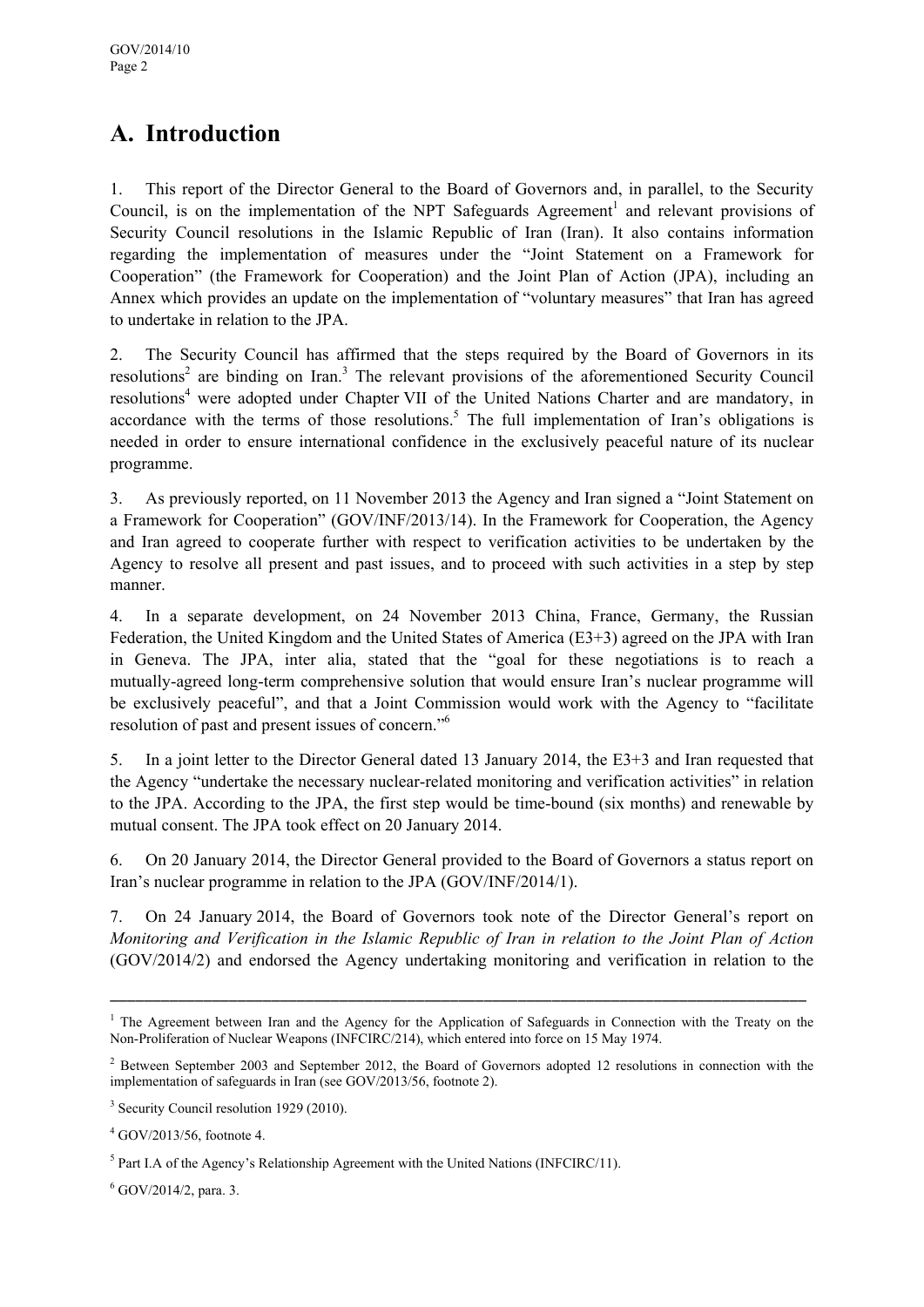nuclear-related measures set out in the JPA, in response to the request by the E3+3 and Iran, subject to the availability of funds.7

8. The Agency is now undertaking this monitoring and verification, which involves activities additional to those already being carried out pursuant to Iran's Safeguards Agreement and relevant provisions of Security Council resolutions.

9. In response to an invitation from Iran, from 3 to 7 February 2014, the Deputy Director General for Safeguards visited the enrichment plants at Natanz and Fordow, the IR-40 Reactor at Arak, and the Fuel Manufacturing Plant (FMP) and Fuel Plate Fabrication Plant (FPFP) at Esfahan. In addition, he led the Agency's managed access to centrifuge assembly workshops, centrifuge rotor production workshops and storage facilities.

10. This quarterly report addresses developments since the Director General's previous report  $(GOV/2013/56)$ , as well as issues of longer standing.<sup>8</sup>

### **B. Clarification of Unresolved Issues**

11. As previously reported, the Board of Governors, in its resolution of November 2011 (GOV/2011/69), stressed that it was essential for Iran and the Agency to intensify their dialogue aimed at the urgent resolution of all outstanding substantive issues for the purpose of providing clarifications regarding those issues, including access to all relevant information, documentation, sites, material and personnel in Iran. In its resolution of September 2012 (GOV/2012/50), the Board of Governors decided that Iranian cooperation with Agency requests aimed at the resolution of all outstanding issues was essential and urgent in order to restore international confidence in the exclusively peaceful nature of Iran's nuclear programme.

12. Pursuant to the Framework for Cooperation, technical meetings were held in Vienna on 11 December 2013 and in Tehran on 8 and 9 February 2014, at which Agency and Iranian officials reviewed progress on the implementation of the six initial practical measures and agreed on seven practical measures to be implemented by Iran during the next step.

13. Iran has implemented the six initial practical measures as follows:

- On 8 December 2013, Iran provided the Agency with mutually agreed relevant information and managed access to the Heavy Water Production Plant (HWPP) at Arak. Approximately 100 tonnes of reactor-grade heavy water have been produced at the HWPP since production began in 2006.
- On 29 January 2014, Iran provided the Agency with mutually agreed relevant information, including that relating to the production and shipping of uranium ore concentrate (UOC), and managed access to the Gchine mine in Bandar Abbas.<sup>9</sup> The Agency was given access to the requested locations on the site.

 $<sup>7</sup>$  A number of Member States have indicated that they would make extrabudgetary funds available.</sup>

<sup>&</sup>lt;sup>8</sup> The Director General will provide the Board of Governors with monthly updates on Iran's implementation of "voluntary measures" undertaken in relation to the JPA, the first of which is contained in Annex III to this report.

<sup>&</sup>lt;sup>9</sup> At Gchine, Iran operates a mine for the exploitation of uranium, the ore from which is processed at the co-located mill.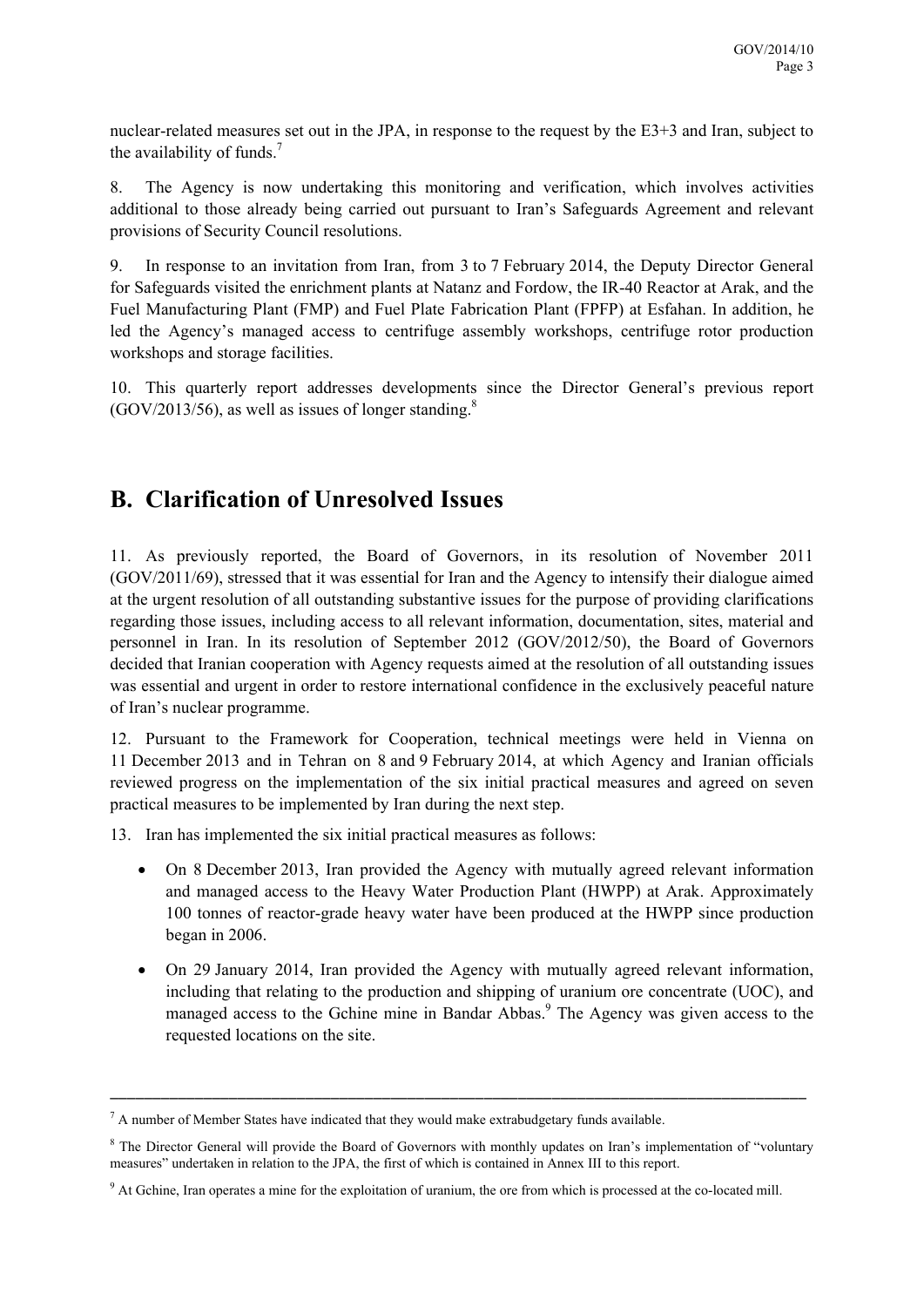- In a letter dated 8 February 2014, Iran informed the Agency that a "10 MW light water pool type research reactor with 20% enriched uranium oxide fuel, is planned to be constructed in order to fulfil the national demand on educational nuclear research, material testing, medical radio isotopes production and other beam line application", and that "the site selection process is still in its preliminary stages."
- In another letter dated 8 February 2014, Iran informed the Agency that it had initiated a project for the identification of "Candidate Areas" for new nuclear power plants. Iran provided the Agency with a list of the 16 "Preferred Candidate Areas," according to criteria related to "safety, environmental, social and economical, and technical factors," as the "potential location for future construction" of such plants.
- In a letter dated 18 January 2014, Iran provided clarification of the announcement it had made previously that it had decided to construct ten additional uranium enrichment facilities. Iran informed the Agency that preliminary site selections for five such facilities had started but not been "finalized" and that the "successful development of new type of gas centrifuge machines" had "provided the timing flexibility before conducting next steps." Iran also stated that "for the first step time-bound (six months), there will be no new location for enrichment other than those already existing at the Fordow and Natanz sites."
- In another letter dated 18 January 2014, Iran provided further clarification of the statement it had made in February 2010 with respect to laser enrichment technology. Iran indicated that this statement was made based on its "past R&D experiences in the field of laser enrichment which ended in 2003" and that since then "there had not been any especially designed or prepared systems, equipment and components for use in laser-based enrichment plants in Iran."

The Agency confirms that Iran has implemented these initial practical measures within the specified three-month period. The Agency is analysing the information provided by Iran and has requested additional clarifications of some of this information.

- 14. The seven practical measures to be implemented by Iran by 15 May 2014, are as follows:<sup>10</sup>
	- Providing mutually agreed relevant information and managed access to the Saghand mine in Yazd.
	- Providing mutually agreed relevant information and managed access to the Ardakan concentration plant.
	- Submission of an updated Design Information Questionnaire (DIQ) for the IR-40 Reactor.
	- Taking steps to agree with the Agency on the conclusion of a Safeguards Approach for the IR-40 Reactor.
	- Providing mutually agreed relevant information and arranging for a technical visit to Lashkar Ab'ad Laser Centre.
	- Providing information on source material, which has not reached the composition and purity suitable for fuel fabrication or for being isotopically enriched, including imports of such material and on Iran's extraction of uranium from phosphates.

<sup>10</sup> GOV/INF/2014/3.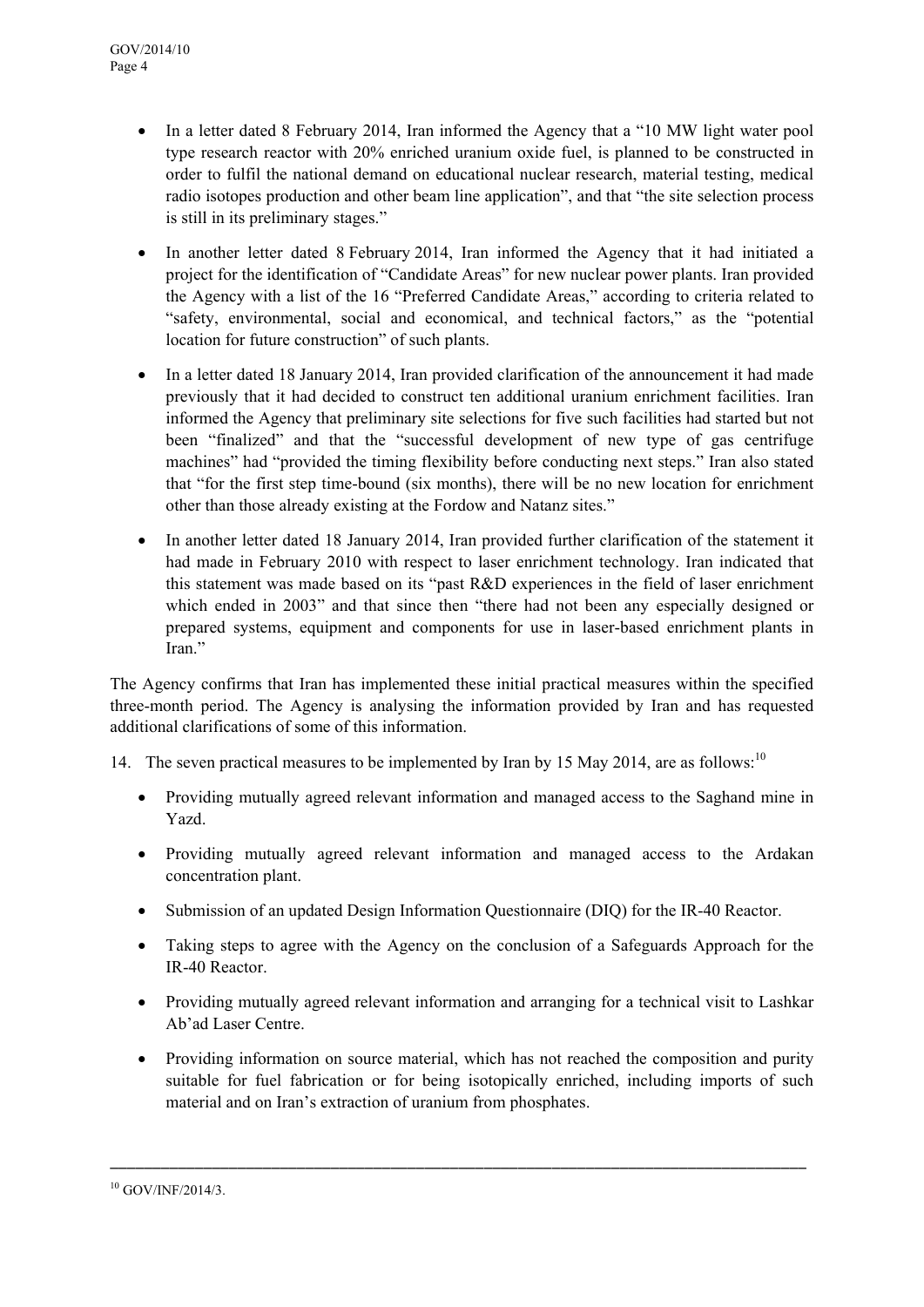Providing information and explanations for the Agency to assess Iran's stated need or application for the development of Exploding Bridge Wire detonators.

### **C. Facilities Declared under Iran's Safeguards Agreement**

15. Under its Safeguards Agreement, Iran has declared to the Agency 17 nuclear facilities and nine locations outside facilities where nuclear material is customarily used  $(LOFs)^{11}$  (Annex I). Notwithstanding that certain of the activities being undertaken by Iran at some of the facilities are contrary to the relevant resolutions of the Board of Governors and the Security Council, as indicated below, the Agency continues to verify the non-diversion of declared material at these facilities and LOFs.

### **D. Enrichment Related Activities**

16. Contrary to the relevant resolutions of the Board of Governors and the Security Council, Iran has not suspended all of its enrichment related activities in the declared facilities referred to below. However, since the Director General's previous report, Iran has ceased the production of  $UF<sub>6</sub>$  enriched above 5% U-235. All of the enrichment related activities at Iran's declared facilities are under Agency safeguards, and all of the nuclear material, installed cascades, and feed and withdrawal stations at those facilities are subject to Agency containment and surveillance.<sup>12</sup>

17. Iran has stated that the purpose of enriching  $UF_6$  up to 5% U-235 is the production of fuel for its nuclear facilities.<sup>13</sup> Iran has also stated that the purpose of enriching UF<sub>6</sub> up to 20% U-235 is the manufacture of fuel for research reactors.<sup>14</sup>

18. Since Iran began enriching uranium at its declared facilities, it has produced at those facilities:

- 11 111 kg  $(+754 \text{ kg})$  since the Director General's previous report) of UF<sub>6</sub> enriched up to 5% U-235, of which 7609 kg (+454.7 kg since the Director General's previous report) remain in the form of  $UF_6$  enriched up to  $5\%$  U-235<sup>15</sup> and the rest has been further processed (see Annex II); and
- $\bullet$  447.8 kg (+37.4 kg since the Director General's previous report) of UF<sub>6</sub> enriched up to 20% U-235, of which 160.6 kg (–35.4 kg since the Director General's previous report) remain in the form of  $UF_6$  enriched up to 20% U-235 and the rest has been further processed. On 20 January 2014, Iran ceased the production of  $UF_6$  enriched up to 20% U-235 and also began downblending some of what it had produced into  $UF_6$  enriched to no more than 5% U-235 (as

 $11$  All of the LOFs are situated within hospitals.

 $12$  In line with normal safeguards practice, small amounts of nuclear material (e.g. some waste and samples) may not be subject to containment and surveillance.

<sup>&</sup>lt;sup>13</sup> As declared by Iran in its DIOs for the Fuel Enrichment Plant (FEP) at Natanz.

 $14$  GOV/2010/10, para. 8; and as declared by Iran in its DIQ for FPFP.

<sup>&</sup>lt;sup>15</sup> This comprises nuclear material in storage as well as nuclear material in the cold traps and inside cylinders still attached to the enrichment process.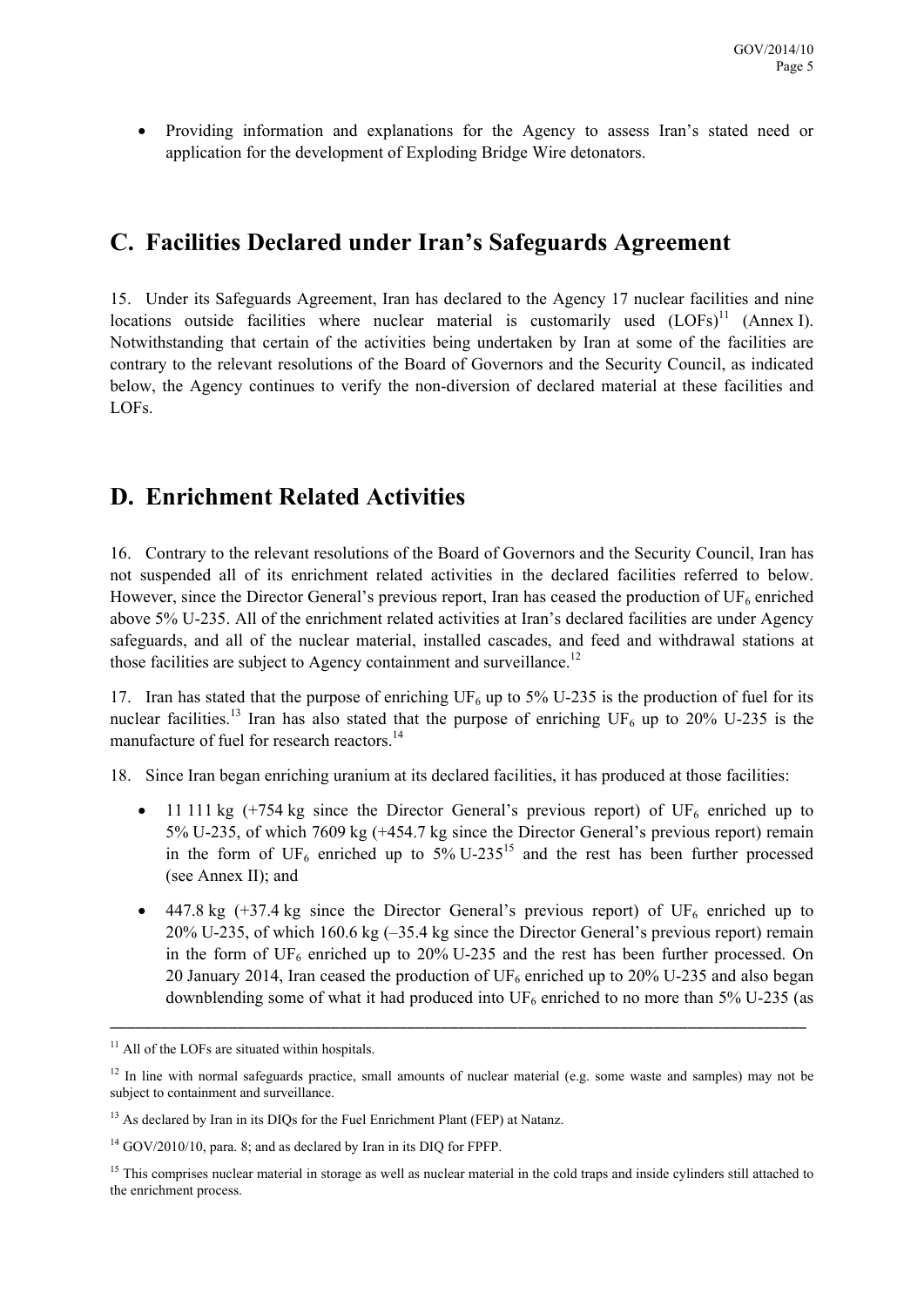detailed in para. 32 below). The remainder of what it had produced is being converted into uranium oxide (see Annex II).

### **D.1. Natanz**

19. **Fuel Enrichment Plant:** FEP is a centrifuge enrichment plant for the production of low enriched uranium (LEU) enriched up to 5% U-235, which was first brought into operation in 2007. The plant is divided into Production Hall A and Production Hall B. According to design information submitted by Iran, eight units, each containing 18 cascades, are planned for Production Hall A, which totals approximately 25 000 centrifuges in 144 cascades. Currently, one unit contains IR-2m centrifuges; five contain IR-1 centrifuges; and the other two units do not contain centrifuges. Iran has yet to provide the corresponding design information for Production Hall B.

20. In the unit containing IR-2m centrifuges, as of 10 February 2014, the situation remained unchanged from the Director General's previous report: six cascades had been fully installed with IR-2m centrifuges;<sup>16</sup> none of these cascades had been fed with natural UF<sub>6</sub>; and preparatory installation work had been completed for the other 12 IR-2m cascades in the unit.

21. In the five units containing IR-1 centrifuges, as of 10 February 2014, 90 cascades had been fully installed,<sup>17</sup> of which 54 were being fed with natural  $UF_6$ . As indicated in the Director General's previous report, preparatory installation work had been completed for 36 IR-1 cascades in the two units not containing centrifuges.

22. On 20 January 2014, the Agency applied additional containment and surveillance measures to confirm that no more than the aforementioned 54 IR-1 cascades are being fed with nuclear material at FEP.

23. As a result of the physical inventory verification (PIV) carried out by the Agency at FEP between 19 October and 11 November 2013, the Agency verified, within the measurement uncertainties normally associated with such a facility, the inventory of nuclear material as declared by Iran on 20 October 2013.

24. As of 9 February 2014, Iran had fed 126 815 kg of natural UF<sub>6</sub> into the cascades at FEP since production began in February 2007 and produced a total of 11 091 kg of  $UF_6$  enriched up to 5% U-235.

25. Based on the results of the analysis of environmental samples taken at FEP,<sup>18</sup> and other verification activities, the Agency has concluded that the facility has operated as declared by Iran in the relevant DIQ.

26. **Pilot Fuel Enrichment Plant:** PFEP is a pilot LEU production, and research and development (R&D) facility that was first brought into operation in October 2003. It can accommodate six cascades, and is divided between an area designated by Iran for the production of  $UF<sub>6</sub>$  enriched up to 20% U-235 (Cascades 1 and 6) and an area designated by Iran for R&D (Cascades 2, 3, 4 and 5).

 $16$  The number of IR-2m centrifuges installed at FEP (1008) was unchanged from that indicated in the Director General's previous report.

<sup>&</sup>lt;sup>17</sup> The number of IR-1 centrifuges installed at FEP  $(15 420)$  was unchanged from that indicated in the Director General's previous report.

<sup>&</sup>lt;sup>18</sup> Results are available to the Agency for samples taken up to 5 June 2013.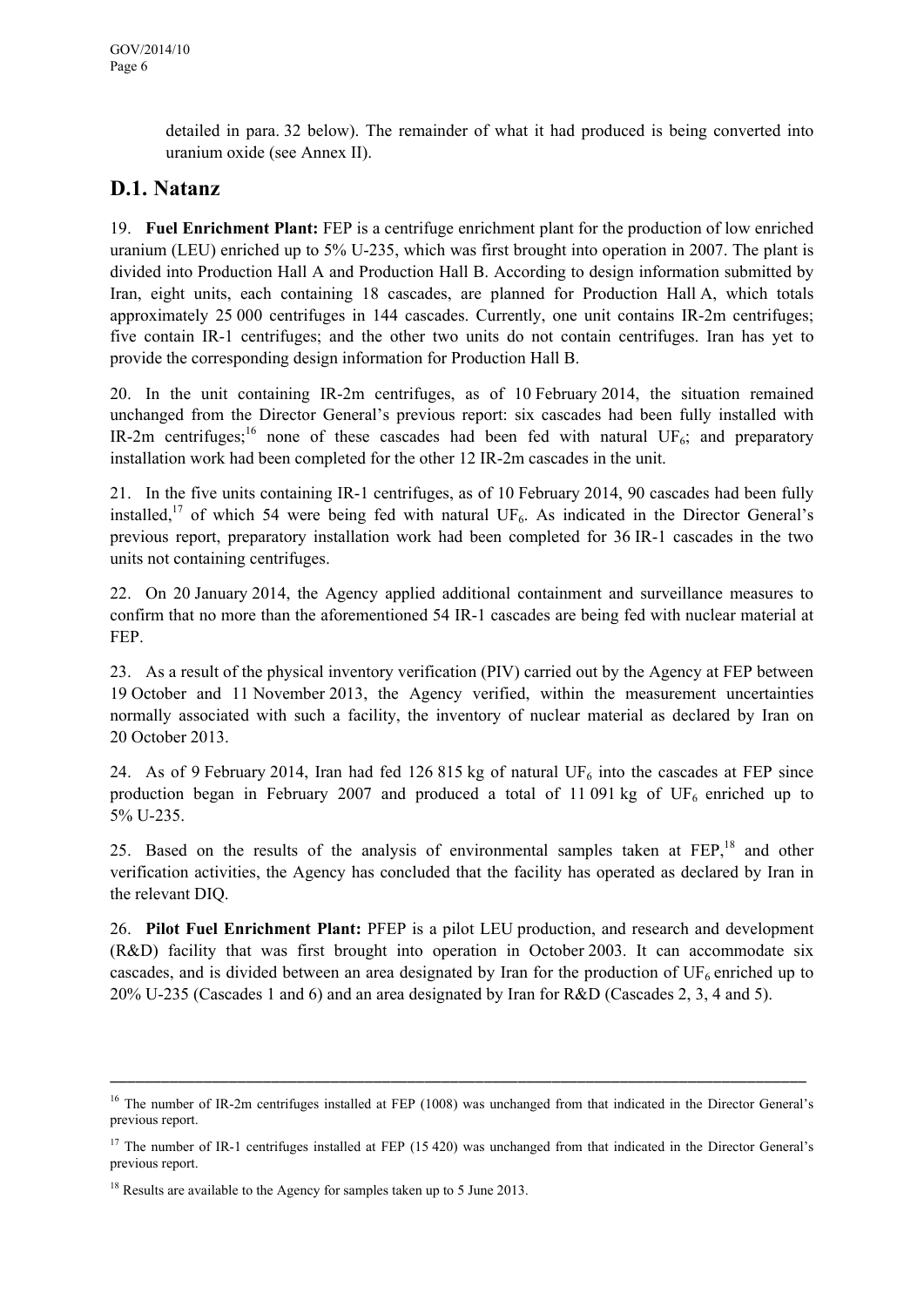27. As a result of the PIV carried out by the Agency at PFEP between 14 September and 1 October 2013, the Agency verified, within the measurement uncertainties normally associated with such a facility, the inventory of nuclear material as declared by Iran on 15 September 2013.

28. *Production area:* On 20 January 2014, Iran ceased feeding Cascades 1 and 6 with UF<sub>6</sub> enriched up to 5% U-235 and has since begun feeding the cascades with natural  $UF_6$  instead. Iran is no longer operating these cascades in an interconnected configuration.19 On the same date, the Agency applied additional containment and surveillance measures to confirm that Cascades 1 and 6 are not interconnected.

29. As of 20 January 2014, when Iran ceased production of  $UF_6$  enriched up to 20% U-235, Iran had fed 1630.8 kg of UF<sub>6</sub> enriched up to 5% U-235 into Cascades 1 and 6 since production began in February 2010 and had produced a total of 201.9 kg of  $UF_6$  enriched up to 20% U-235, all of which has since been withdrawn from the process and verified by the Agency. Between 20 January 2014 and 9 February 2014, Iran fed 35.0 kg of natural  $UF_6$  into Cascades 1 and 6 at PFEP and produced a total of 4.1 kg of UF<sub>6</sub> enriched up to 5% U-235.

30. *R&D area:* Since the Director General's previous report, Iran has been intermittently feeding natural UF<sub>6</sub> into IR-6s centrifuges as single machines and into IR-1, IR-2m, IR-4 and IR-6 centrifuges, sometimes into single machines and sometimes into cascades of various sizes.<sup>20</sup> The single installed IR-5 centrifuge has yet to be fed with  $UF_6$ . On 4 December 2013, Iran provided the Agency with an updated DIQ in which Iran informed the Agency of its intention to install a single "new centrifuge", referred to by Iran as an "IR-8", in the R&D area. Since 15 December 2013, the Agency has observed a new "casing", which is in place but without connections.

31. Between 26 October 2013 and 9 February 2014, a total of approximately 430.1 kg of natural UF<sub>6</sub> was fed into centrifuges in the R&D area, but no LEU was withdrawn as the product and the tails were recombined at the end of the process.

32. On 20 January 2014, Iran began downblending some of its inventory of  $UF_6$  enriched up to 20% U-235 at PFEP. As of 9 February 2014, Iran had downblended 22.9 kg of such material to produce  $UF_6$  enriched to no more than 5% U-235.

33. Based on the results of the analysis of environmental samples taken at  $P F E P$ ,<sup>21</sup> and other verification activities, the Agency has concluded that the facility has operated as declared by Iran in the relevant DIQ.

#### **D.2. Fordow**

34. **Fordow Fuel Enrichment Plant:** FFEP is, according to the DIQ of 18 January 2012, a centrifuge enrichment plant for the production of  $UF_6$  enriched up to 20% U-235 and the production of UF<sub>6</sub> enriched up to  $5\%$  U-235.<sup>22</sup> The facility, which was first brought into operation in 2011, is

<sup>&</sup>lt;sup>19</sup> As of 15 February 2014, Cascades 1 and 6 contained a total of 328 IR-1 centrifuges (unchanged from that indicated in the Director General's previous report).

<sup>&</sup>lt;sup>20</sup> On 15 February 2014, there were 11 IR-4 centrifuges, seven IR-6 centrifuges, one IR-6s centrifuge and one IR-5 centrifuge installed in Cascade 2; 14 IR-1 centrifuges installed in Cascade 3; 164 IR-4 centrifuges installed in Cascade 4; and 162 IR-2m centrifuges installed in Cascade 5.

<sup>&</sup>lt;sup>21</sup> Results are available to the Agency for samples taken up to 31 August 2013.

 $22$  GOV/2009/74, paras 7 and 14; GOV/2012/9, para. 24. Iran has provided the Agency with an initial DIQ and three revised DIQs with different stated purposes for FFEP. In light of the difference between the original stated purpose of the facility and the purpose for which it is now being used, additional information from Iran is still required.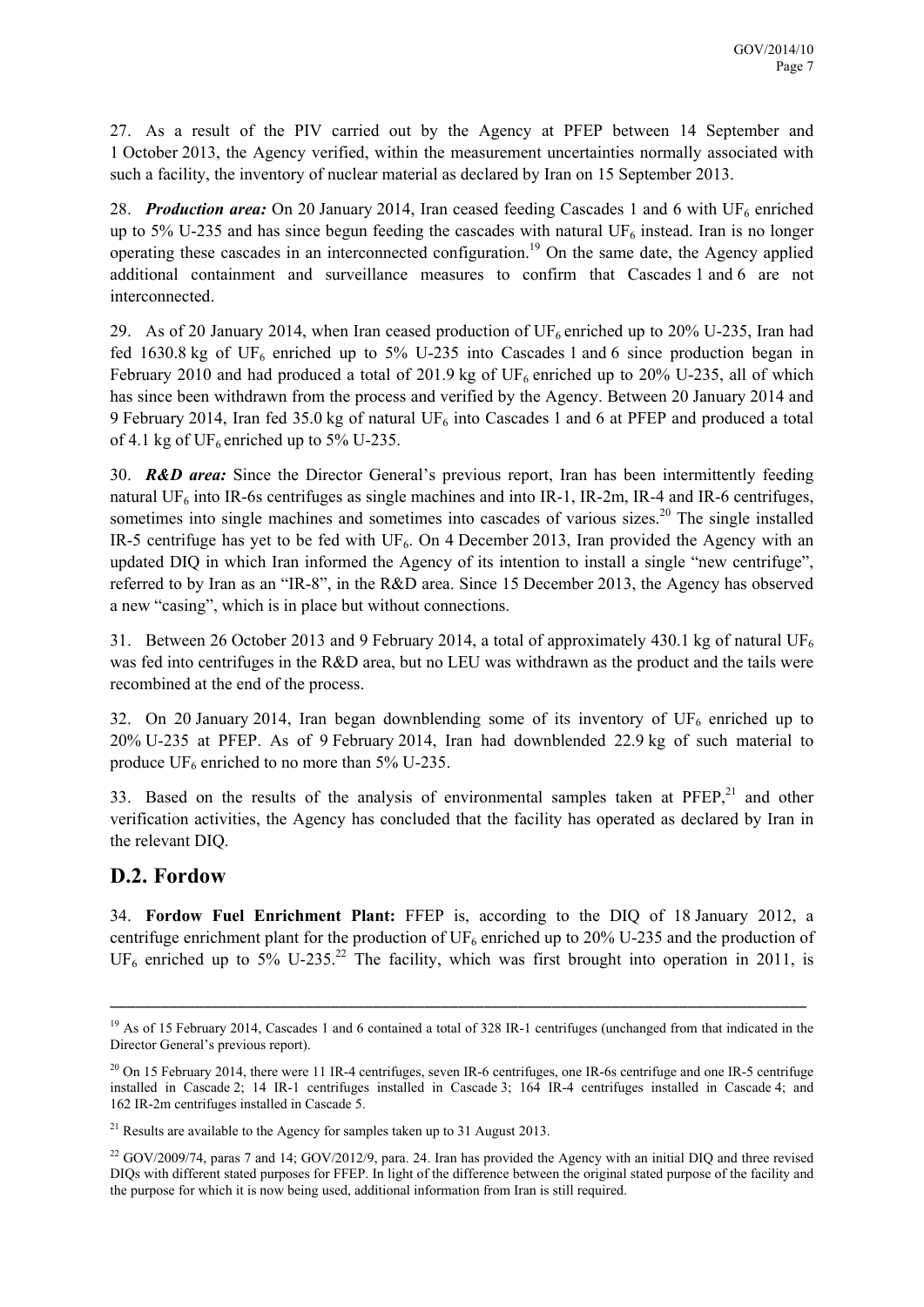designed to contain up to 2976 centrifuges in 16 cascades, divided between Unit 1 and Unit 2. To date, all of the centrifuges installed are IR-1 machines. On 8 February 2014, Iran provided an update to parts of the DIQ in which it stated that it had taken measures "due to change in level of enrichment" and that the measures "are temporarily taken during the first step implementation of the JPA."

35. On 20 January 2014, Iran ceased feeding  $UF_6$  enriched up to 5% U-235 into the four cascades of Unit 2 previously used for this purpose and has since begun feeding them with natural UF $_6$  instead. Iran is no longer operating these cascades in an interconnected configuration. None of the other 12 cascades in FFEP had been fed with  $UF_6$ <sup>23</sup>

36. On 20 January 2014, the Agency applied additional containment and surveillance measures at FFEP to confirm that only the aforementioned four IR-1 cascades are used to enrich  $UF_6$  and that the four cascades are not interconnected.

37. Between 23 and 27 November 2013, the Agency conducted a PIV at FFEP, the results of which are now being evaluated by the Agency.

38. Between 18 January and 2 February 2014, the Agency conducted another PIV at FFEP to verify the inventory as declared by Iran on 20 January 2014, the results of which are now being evaluated by the Agency.

39. As of 20 January 2014, Iran had fed 1806 kg of  $UF_6$  enriched up to 5% U-235 into the cascades at FFEP since production began in December 2011 and had produced a total of 245.9 kg of  $UF_6$ enriched up to 20% U-235, all of which has since been withdrawn from the process and verified by the Agency. Between 20 January 2014 and 9 February 2014, Iran fed 144 kg of natural UF<sub>6</sub> into the cascades at FFEP and produced a total of 15.8 kg of  $UF_6$  enriched up to 5% U-235.

40. Based on the results of the analysis of environmental samples taken at  $F F E P$ ,<sup>24</sup> and other verification activities, the Agency has concluded that the facility has operated as declared by Iran in the relevant DIQ.

### **D.3. Other Enrichment Related Activities**

41. As indicated above (para. 9), in early February the Deputy Director General led the Agency's managed access to centrifuge assembly workshops, centrifuge rotor production workshops and storage facilities.<sup>25</sup> In a letter to the Agency dated 20 January 2014, Iran provided information on the location of these workshops and facilities. In a letter dated 12 February 2014, Iran also provided the Agency with an inventory of centrifuge rotor assemblies to be used to replace those centrifuges that fail. The Agency is analysing the information provided by Iran and has requested additional clarifications of some of this information.

 $^{23}$  The number of centrifuges installed at FFEP (2710) was unchanged from that indicated in the Director General's previous report.

 $24$  Results are available to the Agency for samples taken up to 18 September 2013.

 $^{25}$  This relates to one of Iran's undertakings in the JPA.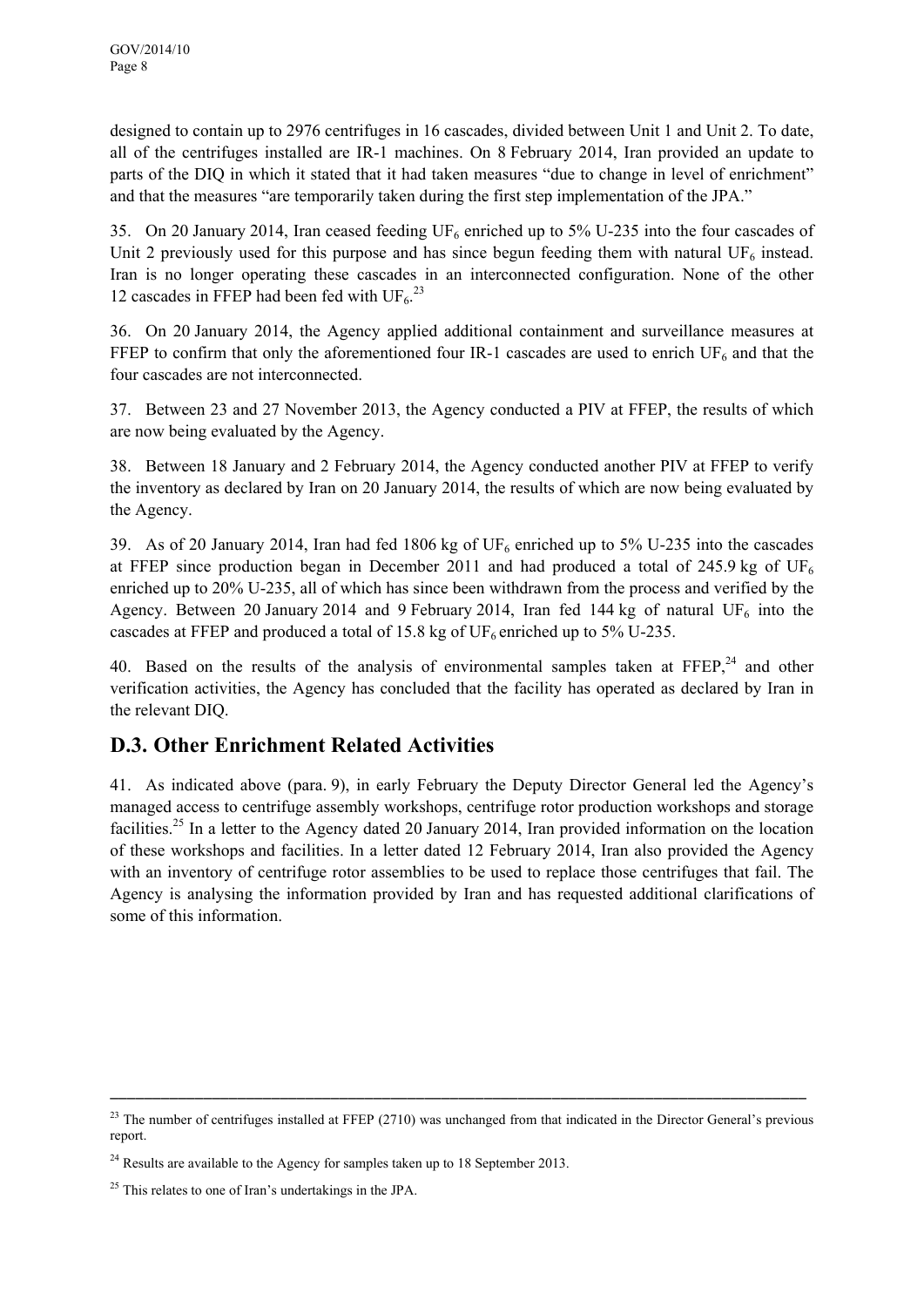### **E. Reprocessing Activities**

42. Iran is required, pursuant to the relevant resolutions of the Board of Governors and the Security Council, to suspend its reprocessing activities, including  $R&D<sup>26</sup>$  In a letter dated 18 January 2014, Iran stated that "during the first step time-bound (six months), Iran will not engage in stages of reprocessing activities, or construction of a facility capable of reprocessing."27

43. The Agency has continued to monitor the use of hot cells at the Tehran Research Reactor  $(TRR)^{28}$  and the Molybdenum, Iodine and Xenon Radioisotope Production (MIX) Facility.<sup>29</sup> The Agency carried out an inspection and design information verification (DIV) at TRR on 9 February 2014, and a DIV at the MIX Facility on 10 February 2014. The Agency can confirm that there are no ongoing reprocessing related activities with respect to TRR, the MIX Facility and the other facilities to which the Agency has access in Iran.

## **F. Heavy Water Related Projects**

44. Contrary to the relevant resolutions of the Board of Governors and the Security Council, Iran has not suspended work on all heavy water related projects.<sup>30</sup> However, since the Director General's previous report, Iran has not installed any major components at the IR-40 Reactor.

45. **IR-40 Reactor:** The IR-40 Reactor, which is under Agency safeguards, is a 40 MW heavy water moderated research reactor designed to contain 150 fuel assemblies containing natural uranium in the form of  $UO<sub>2</sub>$ .

46. As of 20 January 2014, Iran had ceased the production of nuclear fuel assemblies for the IR-40 Reactor at FMP (see para. 57 below).

47. On 12 February 2014, the Agency carried out a DIV at the IR-40 Reactor and observed that, since the Director General's previous report, none of the reactor's remaining major components had been installed.<sup>31</sup> On the same date, in line with its undertaking under the Framework for Cooperation (see para. 13 above), Iran submitted an updated DIQ for the IR-40 Reactor. Iran has also agreed to take steps to agree with the Agency on the conclusion of the Safeguards Approach for the IR-40 Reactor.

48. **Heavy Water Production Plant:** The HWPP is a facility for the production of heavy water with a design capacity to produce 16 tonnes of reactor-grade heavy water per year.

\_\_\_\_\_\_\_\_\_\_\_\_\_\_\_\_\_\_\_\_\_\_\_\_\_\_\_\_\_\_\_\_\_\_\_\_\_\_\_\_\_\_\_\_\_\_\_\_\_\_\_\_\_\_\_\_\_\_\_\_\_\_\_\_\_\_\_\_\_\_\_\_\_\_\_\_\_\_\_\_\_\_

31 GOV/2013/56, para. 34.

<sup>26</sup> GOV/2013/56, footnote 28.

 $27$  This relates to one of Iran's undertakings in the JPA.

<sup>&</sup>lt;sup>28</sup> TRR is a 5 MW reactor which operates with 20% U-235 enriched fuel and is used for the irradiation of different types of targets and for research and training purposes.

 $^{29}$  The MIX Facility is a hot cell complex for the separation of radiopharmaceutical isotopes from targets, including uranium, irradiated at TRR.

<sup>30</sup> GOV/2013/56, footnote 32.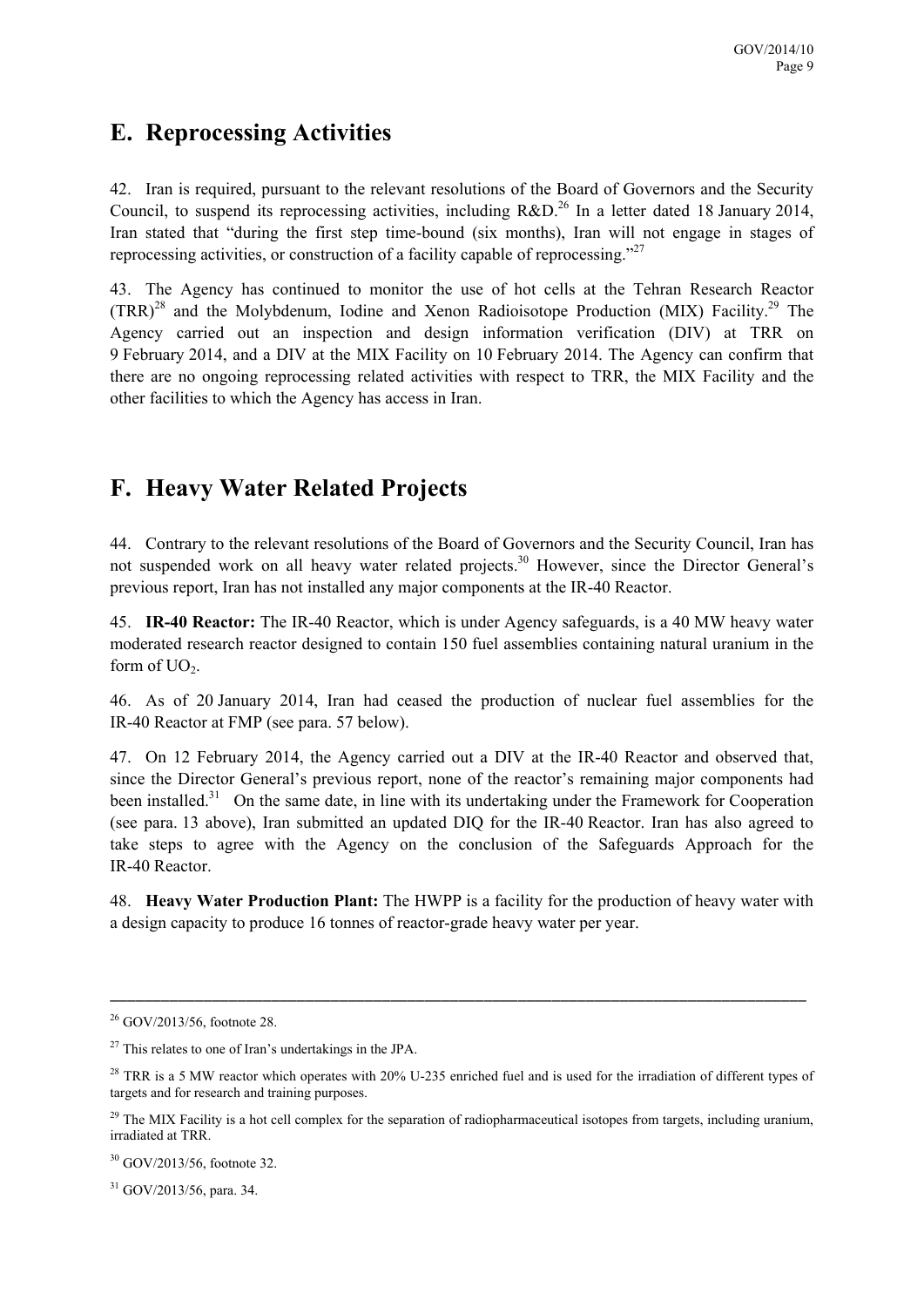49. Since the Director General's previous report, Iran has continued the production of heavy water at the HWPP. Although the HWPP is not under Agency safeguards, the plant was subject to managed access by the Agency on 8 December 2013 (as indicated in para. 13 above). During the managed access, Iran also provided the Agency with mutually agreed relevant information. In addition, access to the heavy water storage location at the Uranium Conversion Facility (UCF) at Esfahan has enabled the Agency to characterize the heavy water. $32$ 

## **G. Uranium Conversion and Fuel Fabrication**

50. Iran is conducting a number of activities at UCF, the Enriched  $UO<sub>2</sub>$  Powder Plant (EUPP), FMP and FPFP at Esfahan, as indicated below, which are in contravention of its obligations to suspend all enrichment related activities and heavy water related projects, notwithstanding that the facilities are under Agency safeguards.

51. Since Iran began conversion and fuel fabrication at its declared facilities, it has, inter alia:

- Produced 550 tonnes of natural UF<sub>6</sub> at UCF, of which 146 tonnes have been transferred to FEP.
- Fed into the R&D conversion process at UCF 53 kg of UF<sub>6</sub> enriched to 3.34% U-235 and produced 24 kg of uranium in the form of  $UO<sub>2</sub>$ .<sup>33</sup>
- Fed into the conversion process at FPFP 262.7 kg of UF<sub>6</sub> enriched up to 20% U-235 (+49.2 kg since the Director General's previous report) and produced 120.6 kg of uranium in the form of  $U_3O_8$ .
- Transferred to TRR 20 fuel assemblies containing uranium enriched up to 20% U-235 and two fuel assemblies containing uranium enriched to 3.34% U-235.

52. **Uranium Conversion Facility:** UCF is a conversion facility for the production of both natural  $UF<sub>6</sub>$  and natural UO<sub>2</sub> from UOC. It is planned that UCF will also produce uranium metal ingots from natural and depleted UF<sub>4</sub>, and produce UF<sub>4</sub> from depleted UF<sub>6</sub>.

53. Iran has continued to conduct R&D conversion activities using LEU compounds for the production of UO<sub>2</sub>. Iran has declared that, as of 7 February 2014, it had produced 13.8 tonnes of natural uranium in the form of  $UO<sub>2</sub>$  through the conversion of  $UOC<sub>34</sub>$ . The Agency has verified that, as of the same date, Iran had transferred 13.2 tonnes of natural uranium in the form of  $UO<sub>2</sub>$  to FMP.

54. **Enriched UO<sub>2</sub> Powder Plant:** EUPP is a facility for the conversion of UF<sub>6</sub> enriched up to 5% U-235 into  $UO_2$  powder.<sup>35</sup> On 10 February 2014, the Agency conducted a DIV at EUPP during which it confirmed that the facility had yet to commence operation. In a letter dated 14 February 2014, the Agency requested that Iran provide an updated operational schedule for the commissioning of EUPP. Iran has yet to reply.

<sup>32</sup> GOV/2013/56, para. 39.

<sup>33</sup> GOV/2012/55, para. 35.

<sup>&</sup>lt;sup>34</sup> This amount only refers to material qualified for fuel fabrication.

<sup>35</sup> GOV/2013/40, para. 45.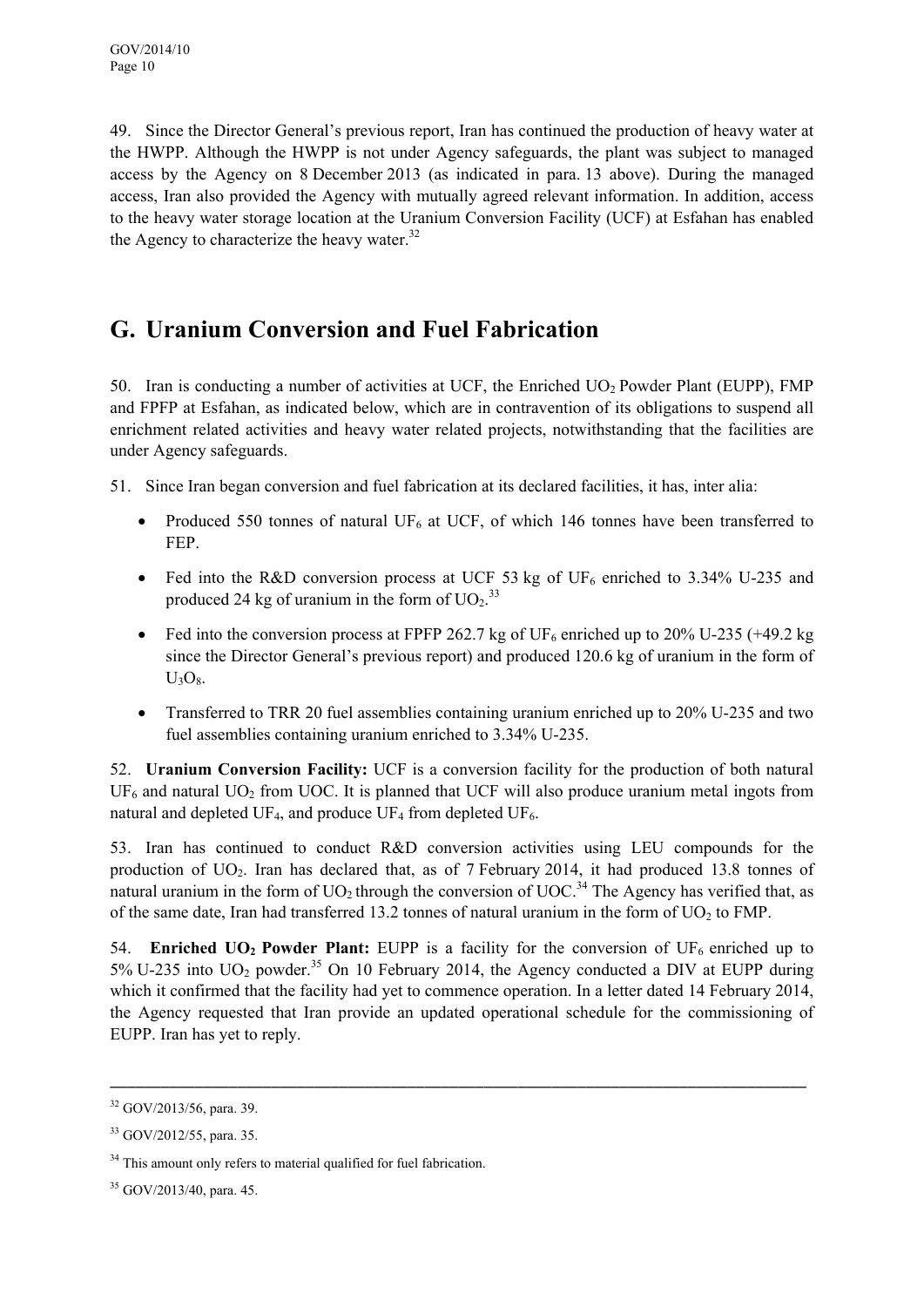55. **Fuel Manufacturing Plant:** FMP is a facility for the fabrication of nuclear fuel assemblies for power and research reactors (see Annex II).

56. As a result of the PIV and DIV carried out by the Agency between 1 and 3 September 2013, the Agency verified, within the measurement uncertainties normally associated with such a facility, the inventory of nuclear material as declared by Iran on 31 August 2013.

57. On 10 and 12 February 2014 respectively, the Agency conducted a DIV and an inspection at FMP and verified that Iran had ceased the production of nuclear fuel assemblies using natural  $UO<sub>2</sub>$  for the IR-40 Reactor and that all of the fuel assemblies that had been produced previously remained at FMP.

58. **Fuel Plate Fabrication Plant:** FPFP is a facility for the conversion of  $UF_6$  enriched up to 20% U-235 into  $U_3O_8$  and the manufacture of fuel assemblies made of fuel plates containing  $U_3O_8$ (see Annex II).

59. As a result of the PIV carried out by the Agency at FPFP between 9 and 11 September 2013, the Agency verified, within the measurement uncertainties normally associated with such a facility, the inventory of nuclear material as declared by Iran on 9 September 2013.

60. In a letter dated 18 January 2014, Iran stated that "during the first step of time-bound (six months), Iran declares that there is no reconversion line to reconvert uranium oxide enriched up to 20% U-235 back into UF<sub>6</sub> enriched up to 20% U-235.<sup>356</sup> On 15 and 16 February 2014 respectively, the Agency conducted a DIV and an inspection at FPFP during which it confirmed that the conversion of  $UF_6$  enriched up to 20% U-235 into U<sub>3</sub>O<sub>8</sub> was ongoing and that there was no process line at the plant for the reconversion of oxides into  $UF_6$ .

61. The Agency has verified that, as of 16 February 2014, Iran had fed a total of 262.7 kg of  $UF_6$ enriched up to 20% U-235 (177.4 kg of uranium) into the conversion process of FPFP and had produced 120.6 kg of uranium in the form of  $U_3O_8$ . The Agency also verified that 36.8 kg of uranium were contained in solid and liquid scrap. The remainder of the uranium that was fed into the process remains in the process and in waste.

62. The Agency has verified that, as of 15 February 2014, Iran had produced at FPFP one experimental fuel assembly and 25 TRR-type fuel assemblies. Twenty of these fuel assemblies, including the experimental assembly, had been transferred to TRR.

### **H. Possible Military Dimensions**

63. Previous reports by the Director General have identified outstanding issues related to possible military dimensions to Iran's nuclear programme and actions required of Iran to resolve these.<sup>37</sup> The Agency remains concerned about the possible existence in Iran of undisclosed nuclear related activities involving military related organizations, including activities related to the development of a nuclear payload for a missile. Iran is required to cooperate fully with the Agency on all outstanding

<sup>36</sup> This relates to one of Iran's undertakings in the JPA.

<sup>37</sup> For example: GOV/2011/65, paras 38–45 and Annex; GOV/2011/29, para. 35; GOV/2011/7, Attachment; GOV/2010/10, paras 40–45; GOV/2009/55, paras 18–25; GOV/2008/38, paras 14–21; GOV/2008/15, paras 14–25 and Annex; GOV/2008/4, paras 35–42.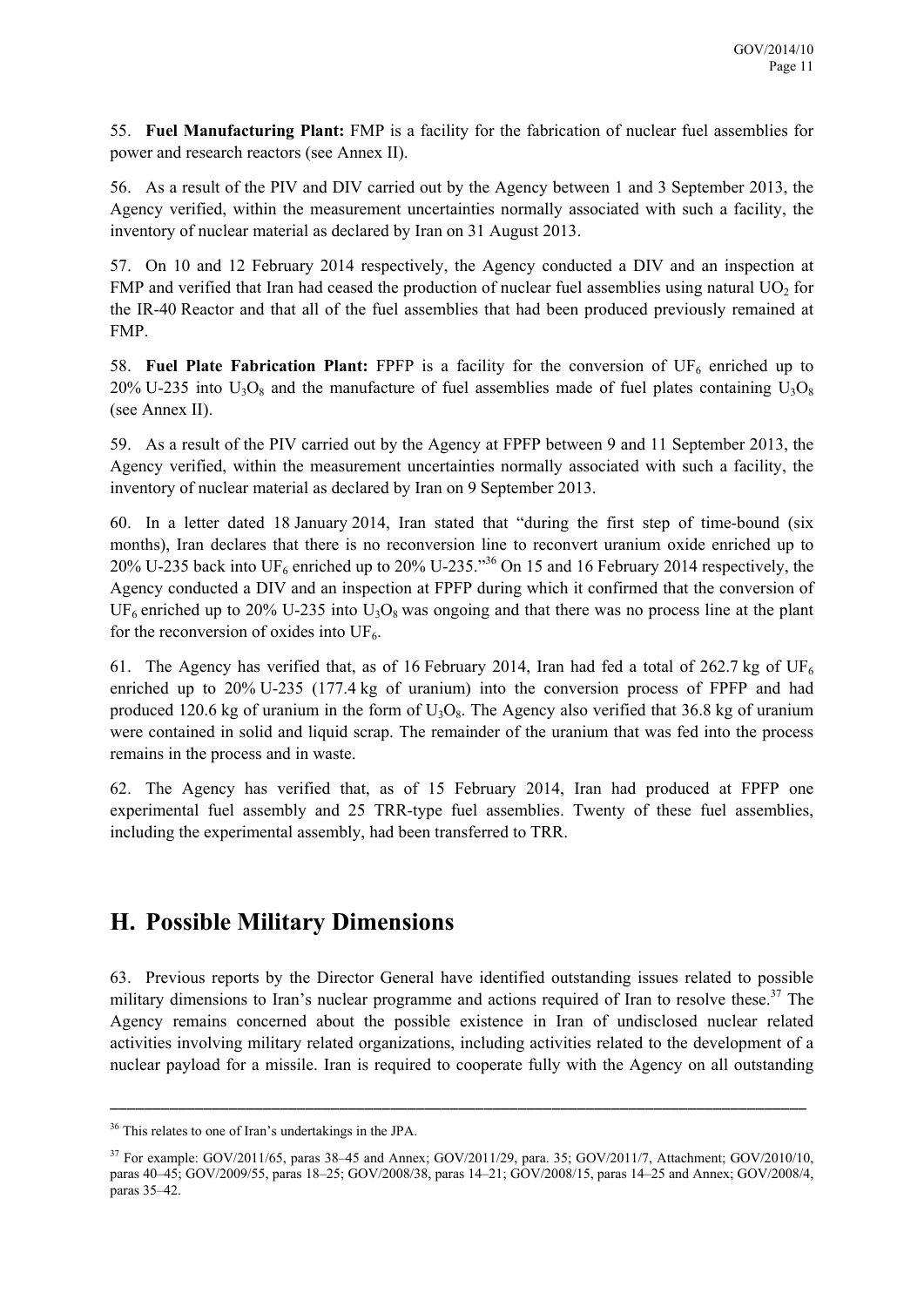issues, particularly those which give rise to concerns about the possible military dimensions to Iran's nuclear programme, including by providing access without delay to all sites, equipment, persons and documents requested by the Agency.<sup>38</sup>

64. The Annex to the Director General's November 2011 report (GOV/2011/65) provided a detailed analysis of the information available to the Agency at that time, indicating that Iran has carried out activities that are relevant to the development of a nuclear explosive device. This information is assessed by the Agency to be, overall, credible.<sup>39</sup> Iran has dismissed the Agency's concerns, largely on the grounds that Iran considers them to be based on unfounded allegations.<sup>40</sup> The Agency has obtained more information since November 2011 that has further corroborated the analysis contained in that Annex.

65. As indicated above (para. 3), the Agency and Iran agreed to cooperate further with respect to verification activities to be undertaken by the Agency to resolve all present and past issues. The seven practical measures to be implemented in the second step of the Framework for Cooperation include the provision of "information and explanations for the Agency to assess Iran's stated need or application for the development of Exploding Bridge Wire detonators."41

66. The Agency continues to seek answers from Iran to the detailed questions provided to Iran regarding Parchin and the foreign expert, $42$  and to request access to a particular location at the Parchin site.<sup>43</sup> Since the Agency's first request for access, extensive activities have taken place at this location that will have seriously undermined the Agency's ability to conduct effective verification.<sup>44</sup>

67. Since the Director General's previous report, the Agency has observed through satellite imagery what appears to be possible building material and debris at the location of interest.

## **I. Design Information**

68. As indicated above (para. 47), on 12 February 2014, Iran provided the Agency with an updated DIQ for the IR-40 Reactor.

<sup>&</sup>lt;sup>38</sup> Security Council resolution 1929, paras 2 and 3.

<sup>39</sup> GOV/2011/65, Annex, Section B.

 $40$  GOV/2012/9, para. 8.

<sup>&</sup>lt;sup>41</sup> The Agency's need to clarify Iran's possible activities in relation to exploding bridgewire detonators is set out in GOV/2011/65, Annex, Section C.

<sup>42</sup> GOV/2011/65, Annex, Section C; GOV/2012/23, para. 5.

<sup>&</sup>lt;sup>43</sup> The Agency has information provided by Member States indicating that Iran had constructed a large explosives containment vessel (chamber) at this location in which to conduct hydrodynamic experiments. Such experiments would be strong indicators of possible nuclear weapon development (GOV/2011/65, Annex, paras 49–51).

<sup>&</sup>lt;sup>44</sup> For a list of the most significant developments observed by the Agency at this location between February 2012 and the publication of the Director General's May 2013 report, see GOV/2012/55, para. 44, GOV/2013/6, para. 52 and GOV/2013/27, para. 55.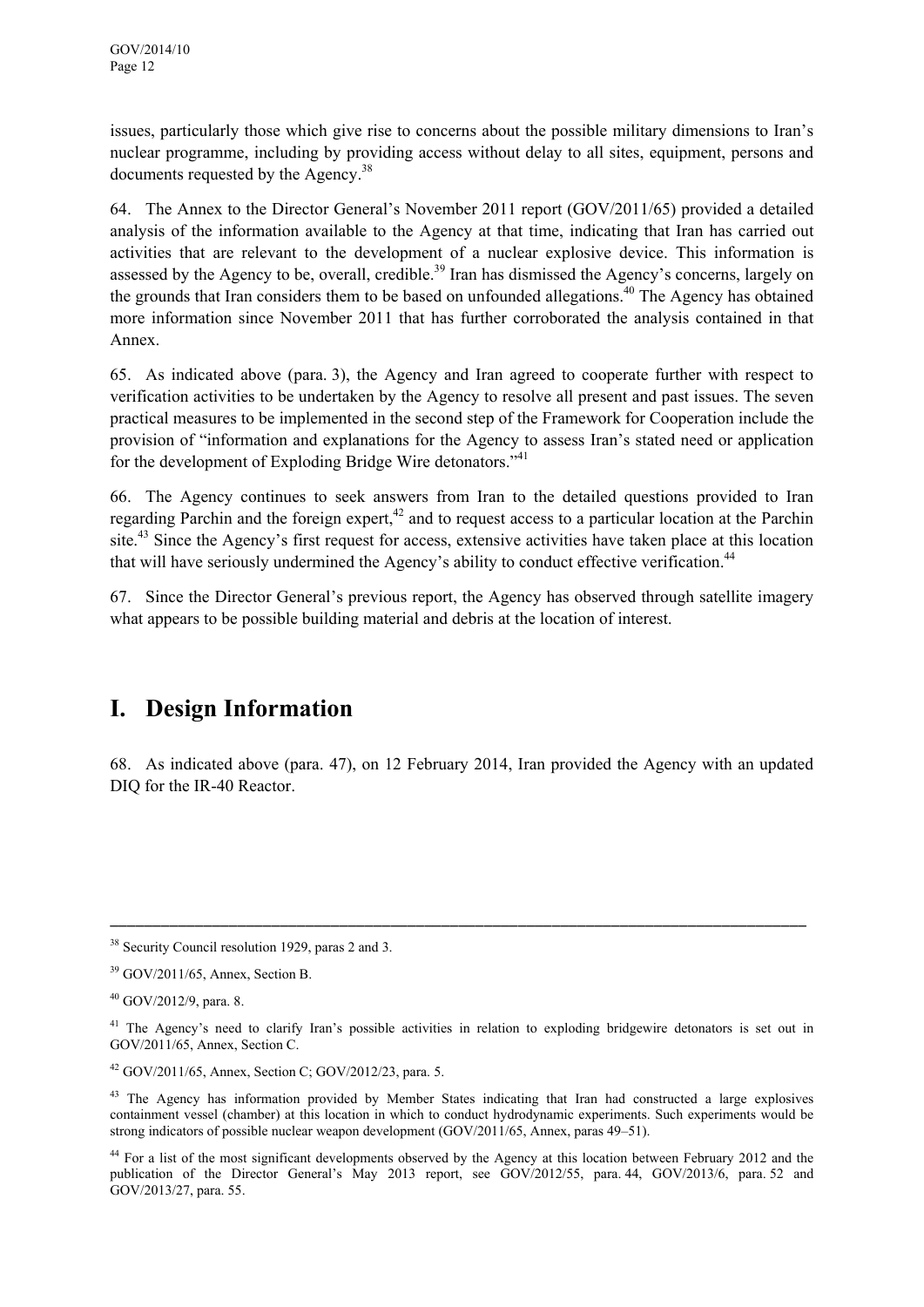69. Under the terms of its Safeguards Agreement and relevant resolutions of the Board of Governors and the Security Council, Iran is required to implement the provisions of the modified Code 3.1 of the Subsidiary Arrangements General Part concerning the early provision of design information.<sup>45</sup>

### **J. Additional Protocol**

70. Contrary to the relevant resolutions of the Board of Governors and the Security Council, Iran is not implementing its Additional Protocol. The Agency will not be in a position to provide credible assurance about the absence of undeclared nuclear material and activities in Iran unless and until Iran provides the necessary cooperation with the Agency, including by implementing its Additional Protocol.<sup>46</sup>

## **K. Other Matters**

71. On 9 February 2014, the Agency confirmed that seven fuel assemblies which had been produced in Iran and which contain uranium that was enriched in Iran up to 20% U-235 were in the core of TRR.47 On the same date, the Agency observed that the Mini IR-40 prototype fuel assembly was in the storage pool.<sup>48</sup>

72. As of 10 February 2014, one fuel plate containing a mixture of  $U_3O_8$  (up to 20% enriched) and aluminium was present at the MIX facility, having been transferred from FPFP, and was being used for R&D activities aimed at optimizing the production of  $\frac{99}{13}$ Xe and  $\frac{132}{13}$  isotopes.<sup>49</sup>

73. On 19 February 2014, the Agency conducted an inspection at the Bushehr Nuclear Power Plant, at which time the reactor was shut down for refueling.

\_\_\_\_\_\_\_\_\_\_\_\_\_\_\_\_\_\_\_\_\_\_\_\_\_\_\_\_\_\_\_\_\_\_\_\_\_\_\_\_\_\_\_\_\_\_\_\_\_\_\_\_\_\_\_\_\_\_\_\_\_\_\_\_\_\_\_\_\_\_\_\_\_\_\_\_\_\_\_\_\_\_

49 GOV/2013/40, para. 65.

<sup>&</sup>lt;sup>45</sup> In a letter dated 29 March 2007, Iran informed the Agency that it had suspended implementation of the modified Code 3.1 of the Subsidiary Arrangements to its Safeguards Agreement (GOV/INF/2007/8). In accordance with Article 39 of Iran's Safeguards Agreement, agreed Subsidiary Arrangements cannot be changed unilaterally; nor is there a mechanism in the Safeguards Agreement for the suspension of provisions agreed to in the Subsidiary Arrangements. Therefore, the modified Code 3.1, as agreed to by Iran in 2003, remains in force. Iran is further bound by operative para. 5 of Security Council resolution 1929 (2010).

<sup>46</sup> Iran's Additional Protocol was approved by the Board of Governors on 21 November 2003 and signed by Iran on 18 December 2003, although it has not been brought into force. Iran provisionally implemented its Additional Protocol between December 2003 and February 2006.

<sup>&</sup>lt;sup>47</sup> On 9 February 2014, the core of TRR comprised a total of 33 fuel assemblies.

 $48$  GOV/2013/40, para, 64.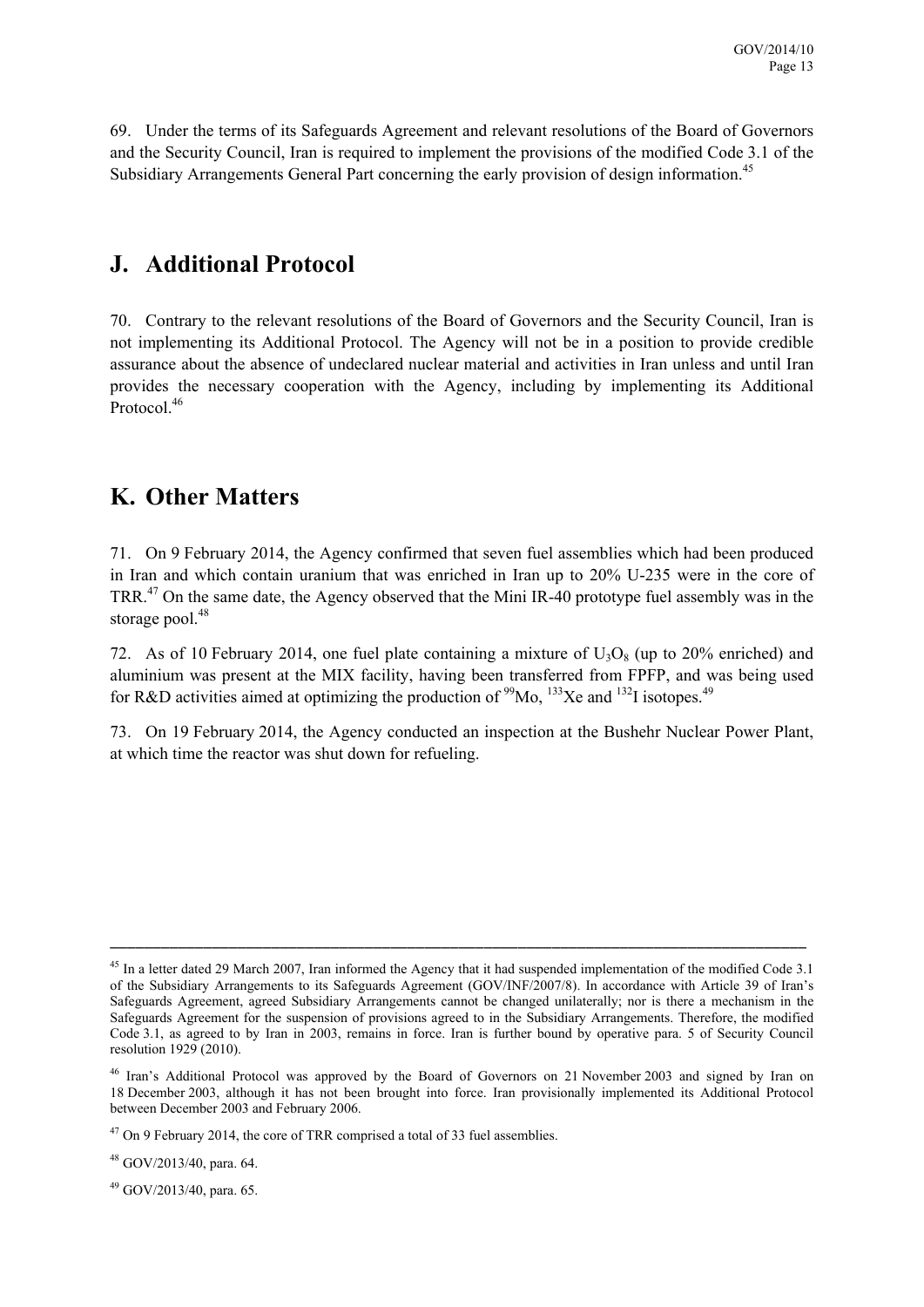## **L. Summary**

74. While the Agency continues to verify the non-diversion of declared nuclear material at the nuclear facilities and LOFs declared by Iran under its Safeguards Agreement, the Agency is not in a position to provide credible assurance about the absence of undeclared nuclear material and activities in Iran, and therefore to conclude that all nuclear material in Iran is in peaceful activities.<sup>50</sup>

75. Iran has implemented, within the specified three-month period, the six initial practical measures contained in the Annex to the Framework for Cooperation. The Agency is analysing the information provided by Iran and has requested additional clarifications of some of this information.

76. During the technical meeting in Tehran on 8 and 9 February 2014, the Agency and Iran agreed on the next seven practical measures to be implemented by 15 May 2014. The agreement included one measure related to the information contained in the Annex to the Director General's report of November 2011.

77. Upon request from the E3+3 and Iran, and with the endorsement of the Board of Governors, the Agency has started to undertake monitoring and verification in relation to the measures set out in the JPA.

78. The measures implemented by Iran and the further commitments it has undertaken represent a positive step forward, but much remains to be done to resolve all outstanding issues.

79. The Director General will continue to report as appropriate.

<sup>&</sup>lt;sup>50</sup> The Board of Governors has confirmed on numerous occasions, since as early as 1992, that para. 2 of INFCIRC/153 (Corr.), which corresponds to Article 2 of Iran's Safeguards Agreement, authorizes and requires the Agency to seek to verify both the non-diversion of nuclear material from declared activities (i.e. correctness) and the absence of undeclared nuclear activities in the State (i.e. completeness) (see, for example, GOV/OR.864, para. 49 and GOV/OR.865, paras 53–54).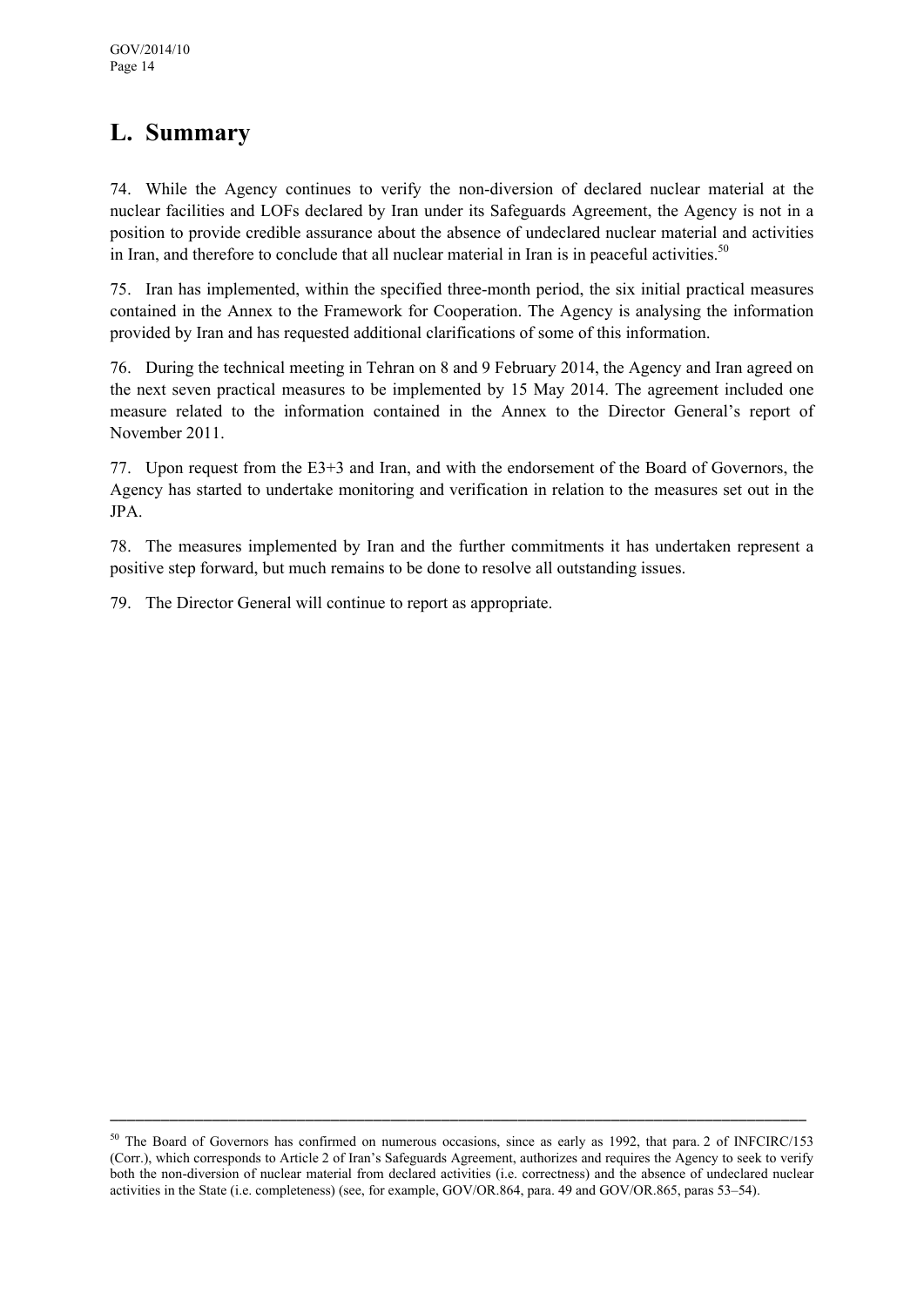#### GOV/2014/10 Annex 1 Page 1

#### **List of Declared Nuclear Facilities and LOFs in Iran**

#### **Tehran:**

- 1. Tehran Research Reactor (TRR)
- 2. Molybdenum, Iodine and Xenon Radioisotope Production (MIX) Facility
- 3. Jabr Ibn Hayan Multipurpose Laboratories (JHL)

#### **Esfahan:**

- 4. Miniature Neutron Source Reactor (MNSR)
- 5. Light Water Sub-Critical Reactor (LWSCR)
- 6. Heavy Water Zero Power Reactor (HWZPR)
- 7. Uranium Conversion Facility (UCF)
- 8. Fuel Manufacturing Plant (FMP)
- 9. Fuel Plate Fabrication Plant (FPFP)
- 10. Enriched UO2 Powder Plant (EUPP)

#### **Natanz:**

- 11. Fuel Enrichment Plant (FEP)
- 12. Pilot Fuel Enrichment Plant (PFEP)

#### **Fordow:**

13. Fordow Fuel Enrichment Plant (FFEP)

#### **Arak:**

14. Iran Nuclear Research Reactor (IR-40 Reactor)

#### **Karaj:**

15. Karaj Waste Storage

#### **Bushehr:**

16. Bushehr Nuclear Power Plant (BNPP)

#### **Darkhovin:**

17. 360 MW Nuclear Power Plant

#### **LOFs:**

Nine (all situated within hospitals)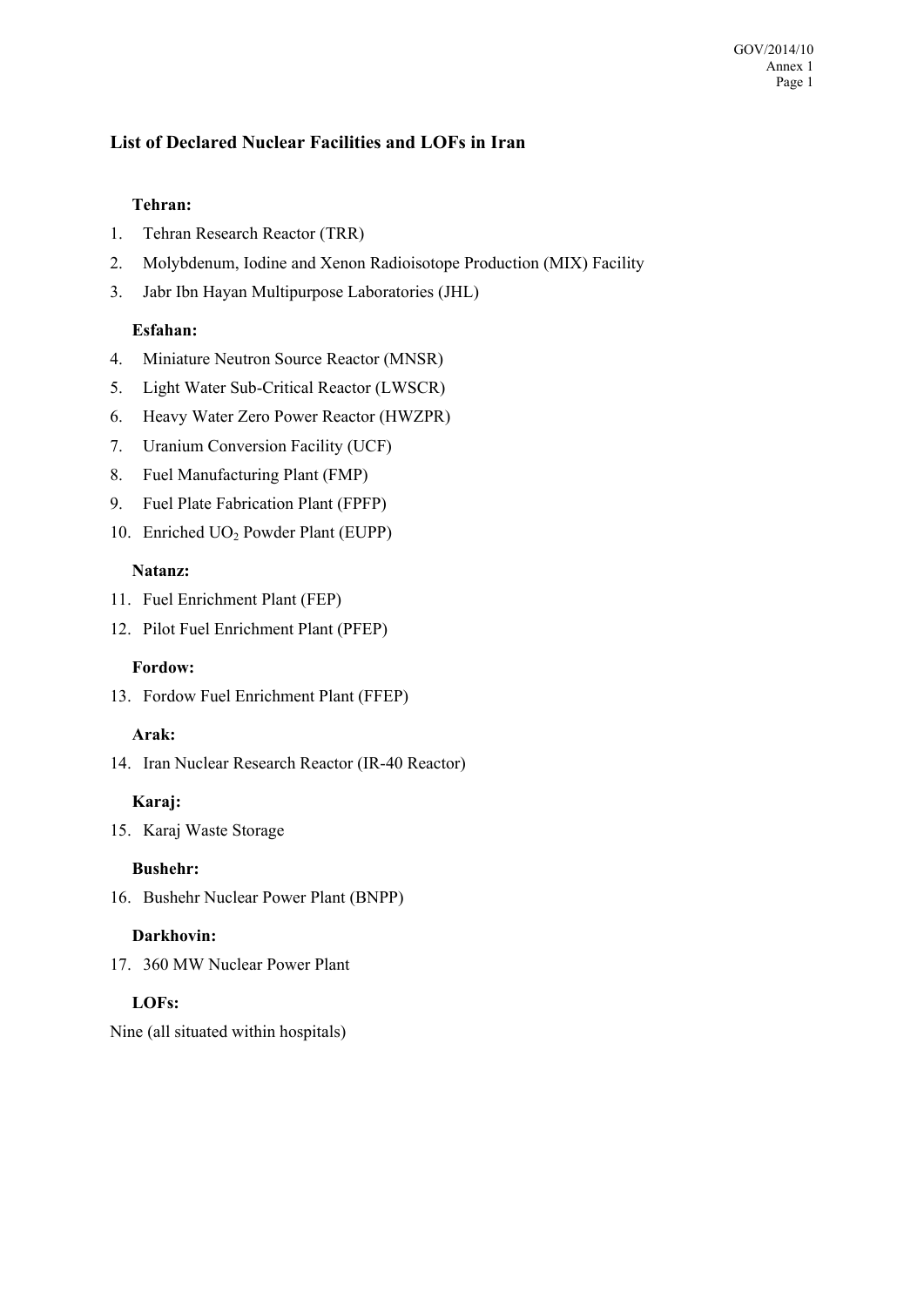|                                | Date            | Quantity            | <b>Enrichment</b> |  |
|--------------------------------|-----------------|---------------------|-------------------|--|
| Produced at UCF                | 8 February 2014 | 550 000 kg          | Natural           |  |
| Fed into FEP, PFEP and FFEP    | 9 February 2014 | 126 994 kg          | Natural           |  |
| Produced at FEP, PFEP and FFEP | 9 February 2014 | 11111 kg            | Up to $5\%$       |  |
| Fed into PFEP                  | 20 January 2014 | $1630.8 \text{ kg}$ | Up to $5\%$       |  |
| Produced at PFEP               | 20 January 2014 | $201.9$ kg          | Up to $20\%$      |  |
| Fed into FFEP                  | 20 January 2014 | $1806.0 \text{ kg}$ | Up to $5\%$       |  |
| Produced at FFEP               | 20 January 2014 | $245.9 \text{ kg}$  | Up to $20\%$      |  |

#### Table 2: Inventory of UF<sub>6</sub> Enriched up to 20% U-235

| Produced at FFEP and PFEP   | 447.8 kg   |
|-----------------------------|------------|
| Fed into conversion process | $262.7$ kg |
| Downblended                 | 24.5 $kg*$ |
| Stored as $UF_6$            | 160.6 kg   |

**\*** The figure includes 1.6 kg that was previously downblended (GOV/2012/55, para. 10).

#### **Table 3:** Conversion at UCF

| <b>Conversion process</b>                          | <b>Quantity produced</b> | <b>Transferred to FMP</b> |  |
|----------------------------------------------------|--------------------------|---------------------------|--|
| UF <sub>6</sub> (~3.4% U-235) into UO <sub>2</sub> | $24$ kg U                | 24 kg U                   |  |
| Natural UOC into $UO2$                             | 13 792 kg $U^*$          | 13 229 kg U               |  |

\* Uranium content in material qualified for fuel fabrication.

#### **Table 4:** Fuel Manufacturing at FMP

| <b>Item</b>                        | <b>Number</b><br>produced | <b>Enrichment</b> | Item mass<br>(g U) | <b>Number</b><br>irradiated |
|------------------------------------|---------------------------|-------------------|--------------------|-----------------------------|
| Test fuel rod for IR-40 Reactor    | 3                         | Natural uranium   | 500                |                             |
| Test fuel rod                      | 2                         | $3.4\%$           | 500                |                             |
| Fuel rod assembly                  | 2                         | $3.4\%$           | 6 0 0 0            |                             |
| Mini IR-40 prototype fuel assembly |                           | Natural uranium   | 10 000             |                             |
| IR-40 prototype fuel assembly      | 36                        | Natural uranium   | 35 500             | Not applicable              |
| IR-40 fuel assembly                | 11                        | Natural uranium   | 56 500             |                             |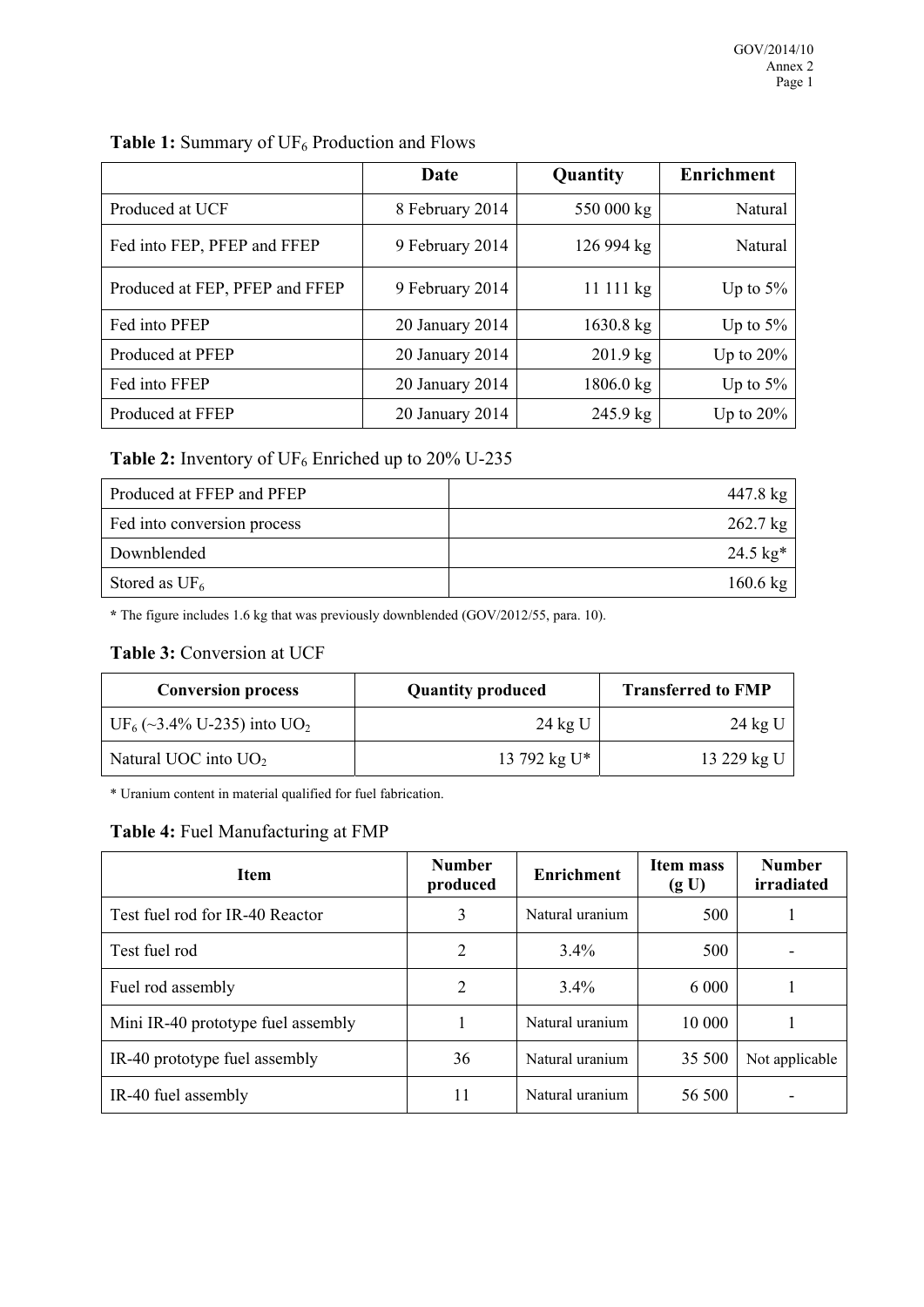#### **Table 5:** Conversion of UF<sub>6</sub> Enriched up to 20% U-235 into  $U_3O_8$  at FPFP

| <b>Feed quantity</b>                   | <b>Quantity produced</b> |  |
|----------------------------------------|--------------------------|--|
| 262.7 kg of $UF_6(177.3 \text{ kg U})$ | 120.6 kg U of $U_3O_8$   |  |

#### **Table 6:** TRR Fuel Fabrication at FPFP

| <b>Item</b>                      | <b>Number</b><br>produced | <b>Enrichment</b>  | Item mass<br>(g U) | <b>Present</b><br>at TRR | <b>Irradiated</b> |
|----------------------------------|---------------------------|--------------------|--------------------|--------------------------|-------------------|
| TRR test plate (Natural Uranium) | 4                         | Natural<br>uranium |                    | $\overline{2}$           |                   |
| TRR test plate                   |                           | 19%                | 75                 | 5                        |                   |
| TRR control fuel element         |                           | 19%                | 1 0 0 0            | 5                        | 4                 |
| TRR standard fuel element        | 18                        | 19%                | 1400               | 14                       |                   |
| Test assembly (with 8 plates)    |                           | 19%                | 550                |                          |                   |